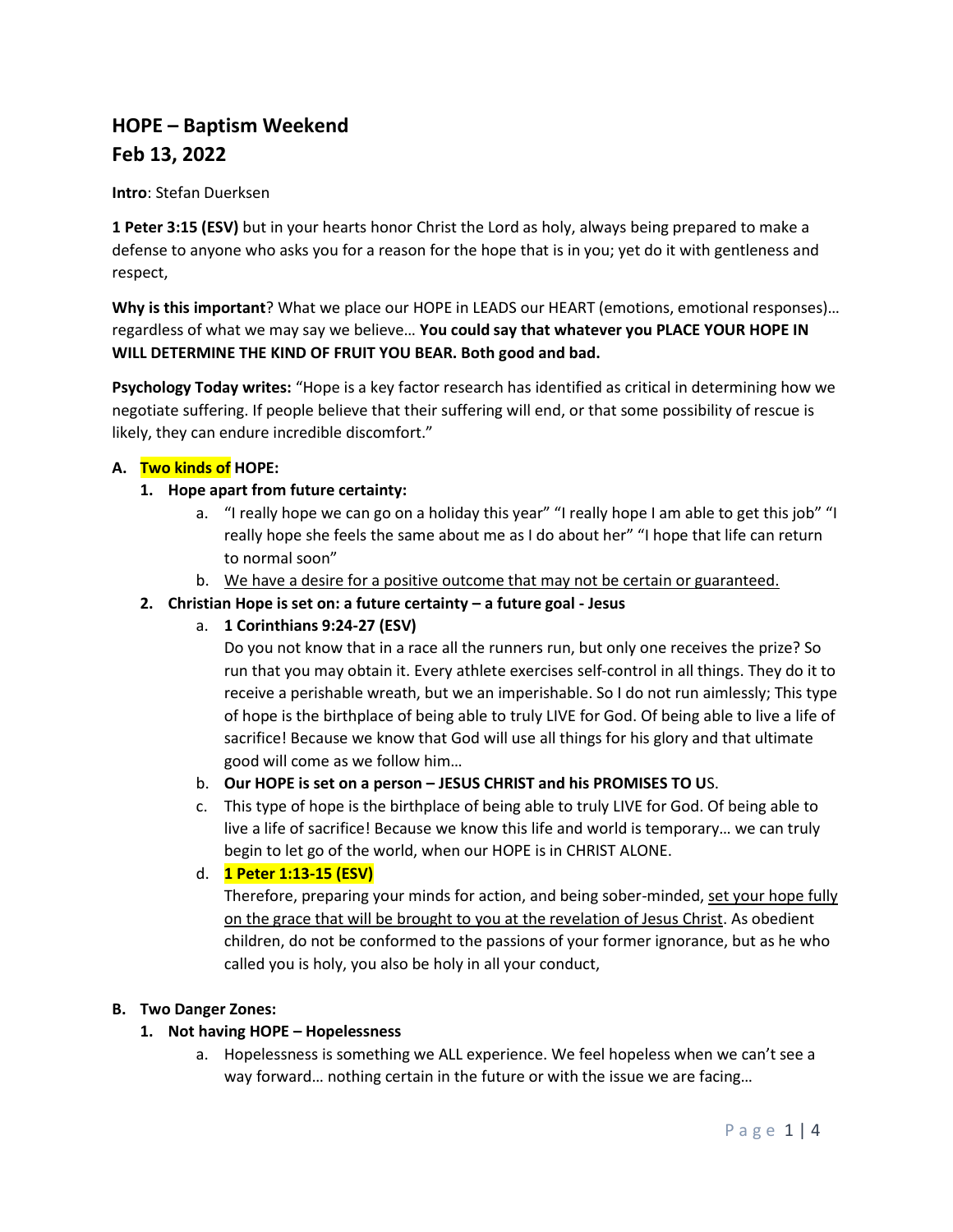- b. Hopelessness in extremes can lead to depression… anxiety… addiction… and can even lead people to feeling suicidal.
- c. Staying here though often leads to the SECOND DITCH.
- **2. Placing our HOPE in the wrong thing/person/outcome** 
	- a. This can end up being just as damaging as the first danger zone!
	- b. **For example:** suicide… often the person loses all hope… which can lead to them thinking their only HOPE is death. It is the ONLY WAY TO END THEIR PAIN.
	- c. **For example:** addictions the addict usually HATES the addiction! But deep in their heart… the only way to manage life and deal with stress and pain is to SELF-MEDICATE.
	- d. **For example**: placing our HOPE in a boyfriend or girlfriend what happens when they disappoint? Your whole world is shattered.
	- e. **For example**: placing your hope in a political party which party has their complete allegiance to Jesus?
	- f. **For example:** financial security or health… what happens if you lose your job? Or your health?
	- g. When we place our HOPE in the wrong thing/person/outcome… we place our HEART and LIFE into things that are entirely uncertain and leave ourselves open to DEEP disappointed and we often end up FAILING to bear the FRUIT of the Spirit that would enable to find true contentment in life and empower us to fulfill our purpose as believers.

# **Setting our HOPE fully on Jesus is critical to living fully for him.**

## **C. Hope in Christ produce this kind of fruit:**

- **1. Self-sacrificing LOVE. (Rom 12:1)**
	- a. We no longer feel the need to preserve SELF. We aren't living for this world.
- 2. **Freedom from sinful vices & addiction (It's a process!)** (John 8:31-32)
- **3. Peace & Perseverance through hardship** (Jer 29:11; Heb 11:1)
- 4. **Extravagant generosity** (Mat 19:21; Acts 2:44)
- **5. Contentment & satisfaction in life.** (Lam 3:24-25; Hebrews 13:5)
- **6. Prayerfulness (the greatest indicator of a HOPE found in Jesus)** (Rom 12:12)

**PRAY OVER CHURCH: Romans 15:13 (ESV)** May the God of hope fill you with all joy and peace in believing, so that by the power of the Holy Spirit you may abound in hope.

## D. **Putting our Hope in Christ:**

# **1. Spending time in the Word**

- a. Spending time in the Word is key. Read the Psalms! There are dozens of examples of HOPE being found in the Word.
- b. **Psalm 119:92** (ESV) If your law had not been my delight, I would have perished in my affliction.
	- i. HOPE is found in God's Word Ps 119:43, 49; 81; 114; 116; 147; 166

## **2. Trust his promises**

- a. In the Word we learn the promises that God makes that we are able to hold onto!
	- i. Salvation